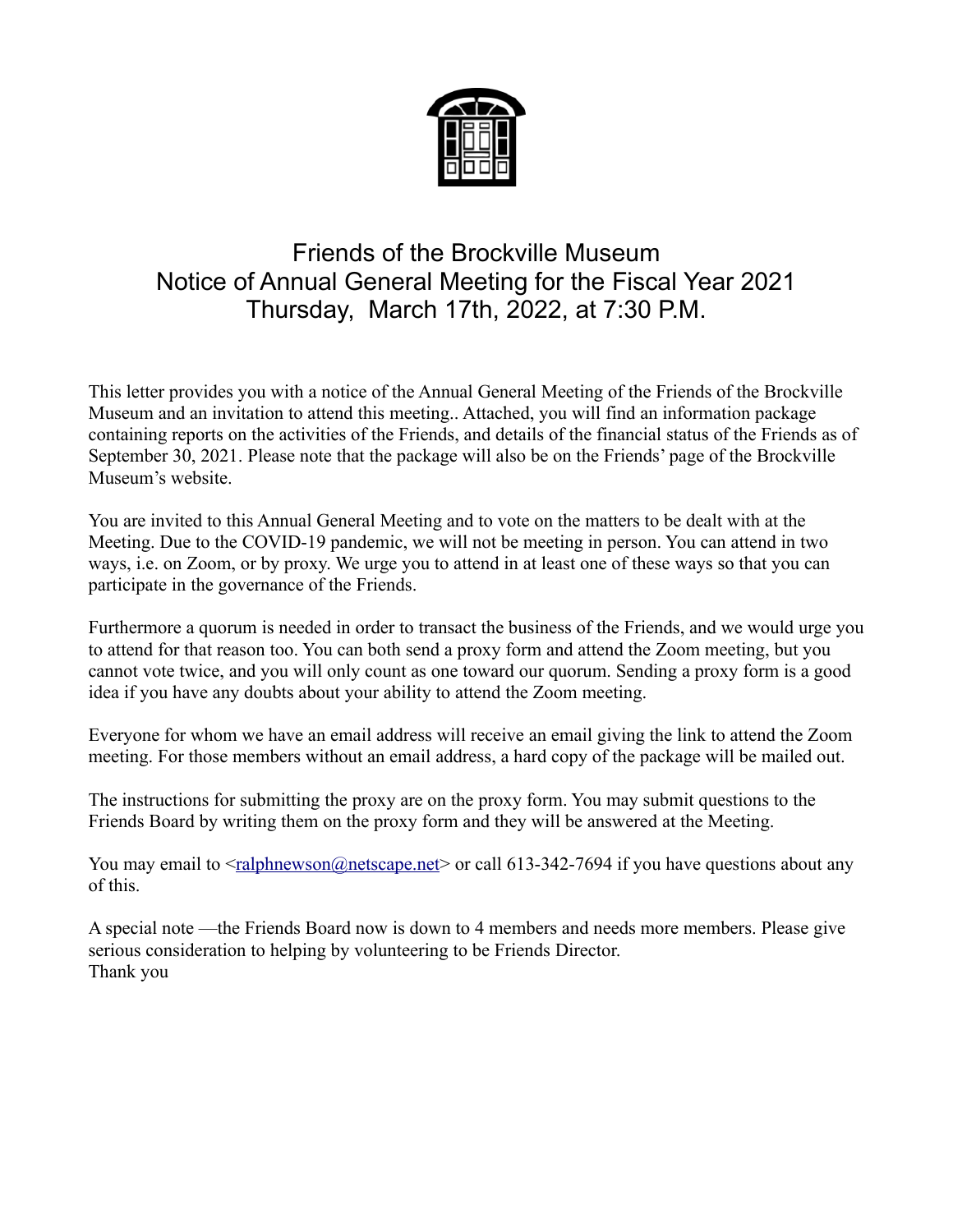**Friends of the Brockville Museum Agenda of Annual General Meeting (October 1, 2020 to September 30, 2021)**

**Saturday, March 17th, 2022 7:30 p.m. ZOOM**

# **1. Call to order (quorum)**

- **2. Motions:** 
	- **Approval of the agenda**
	- **Approval of the AGM Minutes of March 13th, 2021**

## **3. Reports/Greetings from:**

| <b>Brockville Museum Board of Directors</b><br>$\bullet$ | <b>Paul Naylor</b>       |
|----------------------------------------------------------|--------------------------|
| <b>Project 2032</b><br>$\bullet$                         | <b>Margaret Lawrence</b> |
| Curator<br>$\bullet$                                     | <b>Natalie Wood</b>      |
| <b>Friends Annual Report</b><br>$\bullet$                | <b>Nancy Van Ulden</b>   |
| <b>Friends Treasurer</b><br>$\bullet$                    | <b>Ralph Newson</b>      |
| (Waive appointment of Auditor)                           |                          |
| <b>Nominations and Election of Friends Directors:</b>    | Nancy V.                 |
| <b>Carole Joling</b>                                     |                          |

- **5. Other Business Nancy V.** Nancy V.
- **6. Adjournment**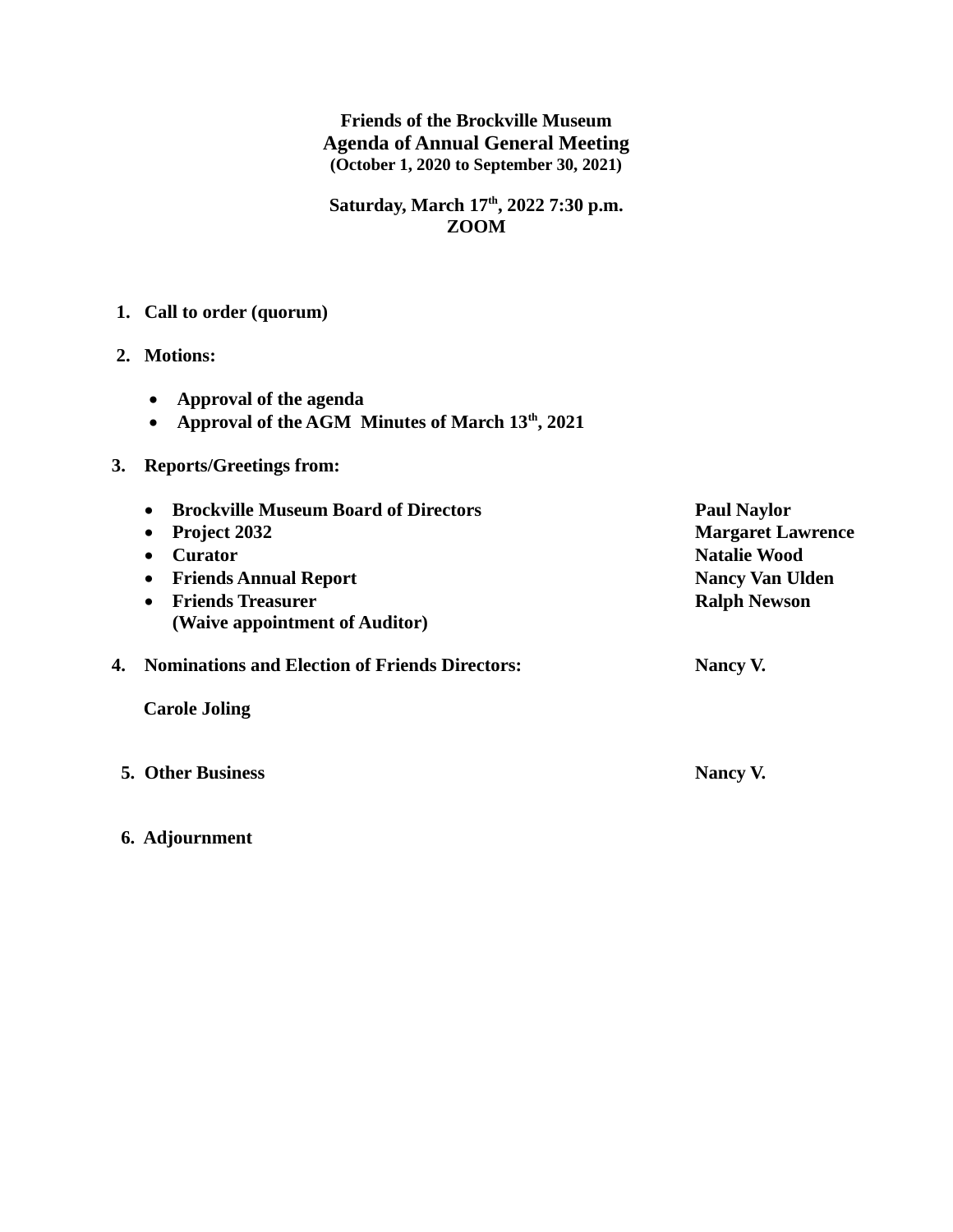## **FRIENDS OF THE BROCKVILLE MUSEUM Minutes of the Annual General Meeting 2019-20 Saturday, March 13, 2021 via ZOOM**

Due to the COVID-19 conditions, the 2019/2020 AGM was opened by Natalie Wood, Webinar host, at 10am.

PRESENT: 12 Members of the Friends were signed on - D. Albers, J. Daxon, V. Glover, C. Joling, M. Lawrence, P. Naylor, R. Newson, N. Nicholson, C. Quick, N. Van Ulden, H. Veronyak, and N. Wood (BM rep.) as well as 6 proxies.

# **1. Call to order:**

President Van Ulden welcomed all, and declared a quorum.

# **2. Motions:**

The President presented the Agenda for the meeting and asked for additional items. As none were suggested "It was moved by Nancy van Ulden, seconded by Carole Joling, **that the AGM agenda of March 13th, 2021 be approved as presented. Carried.**

As the MINUTES of the 2018/19 AGM ( dated Nov. 30/19) had been distributed to all members ahead of time, N. Van Ulden, seconded by D. Albers, that the AGM Minutes of November 30, 2019 be approved as written. Carried.

## **3. Reports/Greetings:**

Chuck Quick ( Chair of the **Museum Board of Management**) brought greetings from the Board and commended the Friends for their active and positive support to the Museum. He mentioned the challenging times ahead for fundraising and that attracting support for the 2032 goal of replacing/modernizing the Brockville Museum would need much creativity and hard work. A question was posed as to how and who might be attracted to such an activity – some hard work ahead is expected and new ideas to be found.

Moving directly to the issue at hand, Margaret Lawrence as Chair of the **Project 2032 Committee** reported that after much planning, generous support by the Friends, and of course COVID delays in 2019/20, a Development Feasibility Study was signed with Lord Cultural Resources in October 2020. The Committee expects a Final Report by the end of March. It will be presented to the Museum Board for approval and then to City Council.

She highlighted the three hypothetical scenarios – a new-build, stand-alone structure, a retro-fit of an existing structure, a part of a mixed-use structure, sharing the building with another entity ( public or private).

M. Lawrence underlined that any of these scenarios is a major undertaking and will require millions of dollars. We have time but 2032 is not that far away.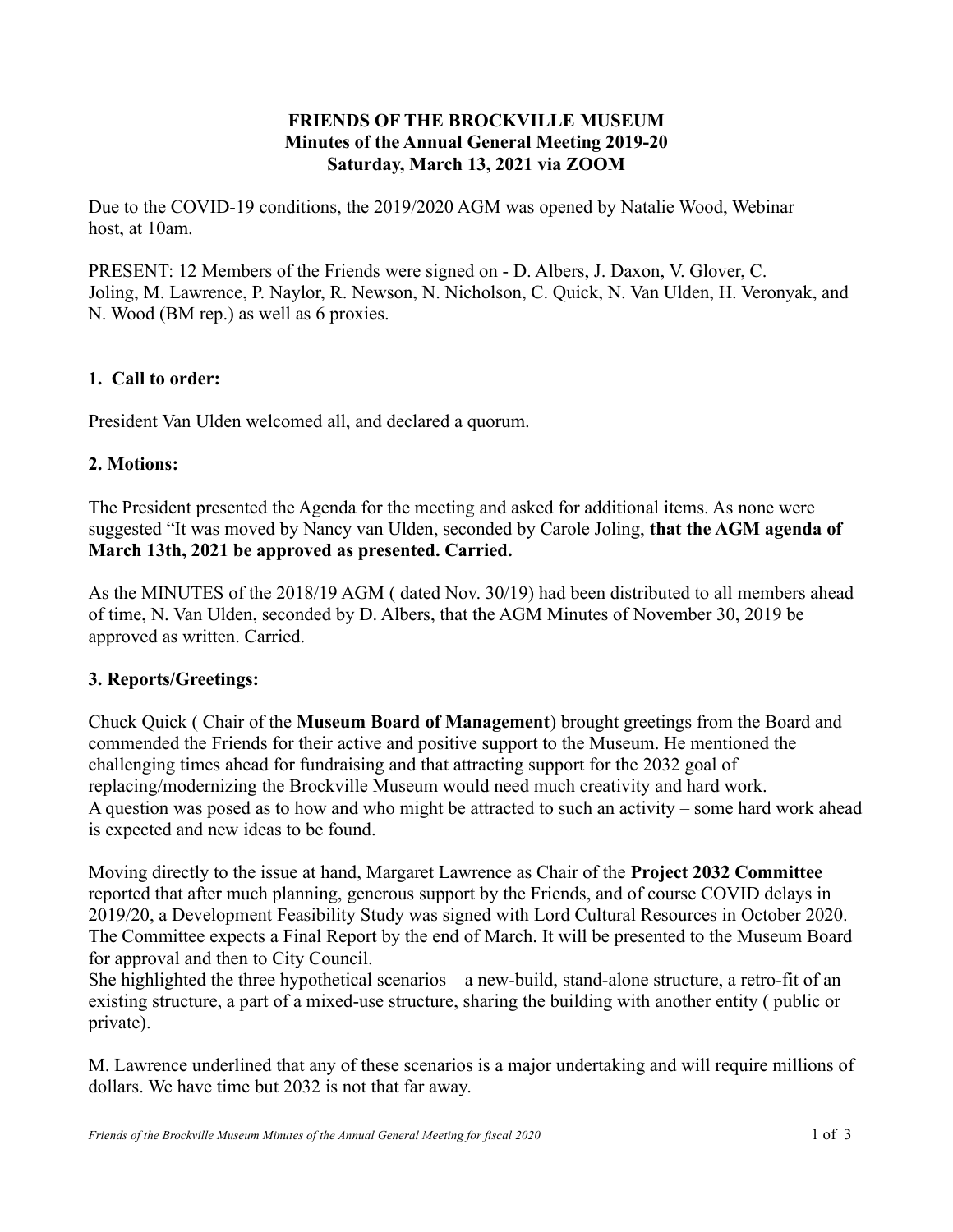#### **Curator's Report.**

N. Wood presented her report ( attached). Highlights included the Painting Picnic exhibit which was launched on-line on March 31 and in-person visits possible from July 21-October 30 (1429 total visitors), the Haunting Histories Guided Walks were held despite COVID requirements, and with the shuttering of the Museum March 16-July 21 only limited volunteering was possible. Admission revenues however dropped by 6% only – the generosity of the visitors was much appreciated. She also thanked the Friends for their support to the Painting Exhibit and the Museum's Feasibility Study and reminded all members of the 40th anniversary of the Brockville Museum in 2021.

N. Nicholson asked about the NYR sign and its future location. Plans are under discussion.

## **Friends of the Brockville Museum 2019-2020 Annual Report.**

President Van Ulden presented her report (attached to the Notice of the AGM) and highlighted some of the work accomplished during this difficult time: a job description for an eventual part-time Administrative Assistant was completed, 2 Directors resigned during the year, and several major initiatives of the Museum were supported.

C. Joling suggested that the Friends develop some workplan specifics for the next few years as our goal to support a new museum in some form will be challenging.

N. Nicholson brought up the idea of identifying the "new" business owners in Brockville since the scene had changed so much due to COVID.

P. Naylor mentioned the importance of building a database of contacts for the major fundraising effort that will be required. He underlined the essential role of the Friends now and in the future.

At this point, it was moved by Nancy Van Ulden and seconded by P. Davies **that the actions of the Board during the 2020 fiscal year be approved. Carried.**

As well, it was moved by Nancy Van Ulden, seconded by Ralph Newson, **that the Annual Report be approved as presented. Carried.**

#### **Treasurer's Report**.

As it had been sent out with the Notice of the AGM, Treasurer Newson highlighted a few items such as the value of our assets, the income for the year, and the contribution to the Feasibility Study.

#### It was then moved by Ralph Newson, seconded by Carole Joling, **that the reviewed financial statements for the year ended September 2020 be accepted as presented. Carried.**

A short discussion followed on the question of waving a formal audit. P. Naylor suggested that the current practice is acceptable so far, but that in view of our future fundraising goal, we will probably need to get an accountant on board. No need to hire yet, but we should start shopping.

He also asked about the payment to our current "inspector" and the Treasurer explained the \$200 payment which is donated back to the Friends.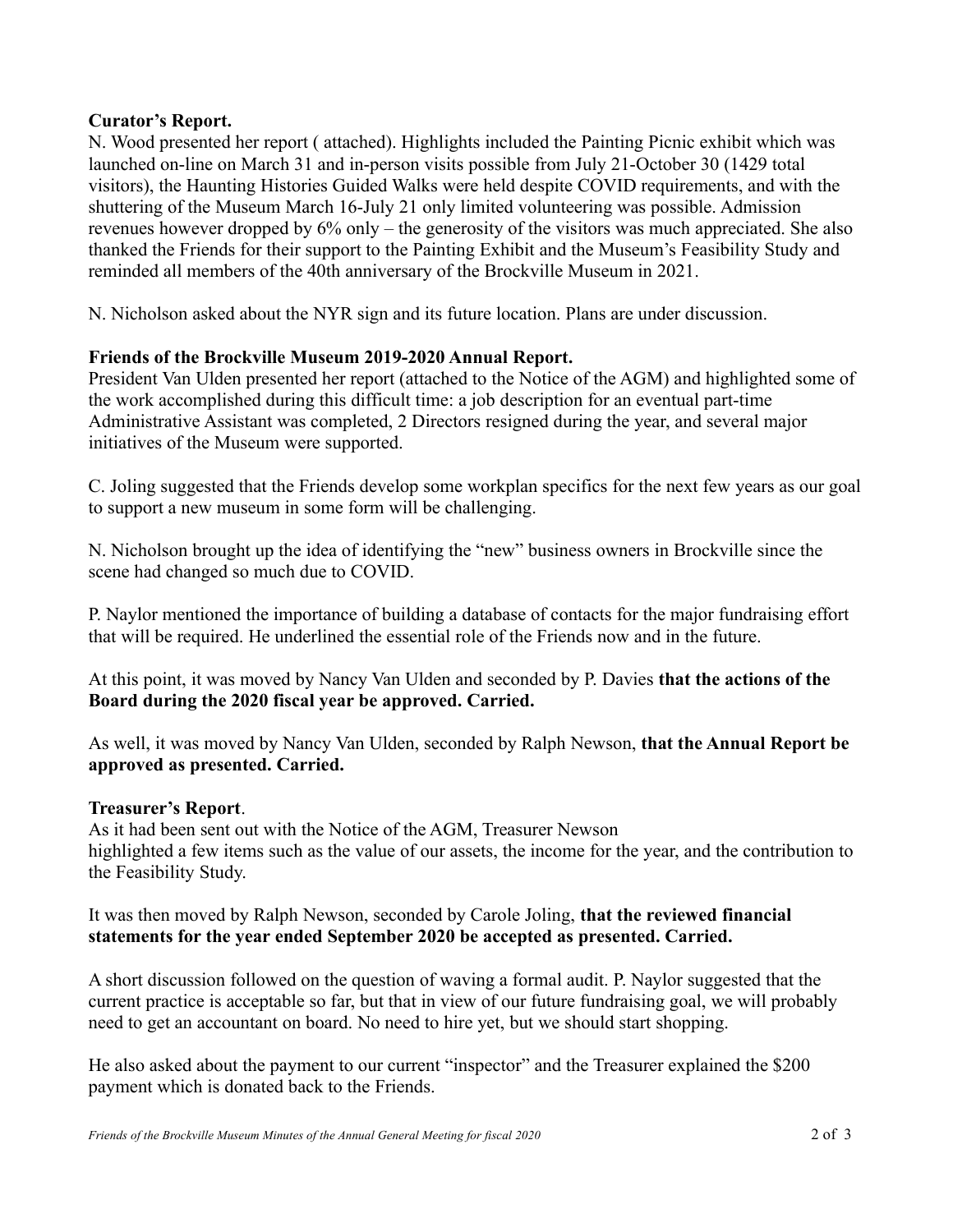It was moved by Ralph Newson, seconded by Paul Sheppard, **that a formal audit be dispensed with for the fiscal year 2021, and that an informal review be carried out instead. Carried.**

#### **4. Nominations and Elections of Friends Directors:**

President Van Ulden explained that with our updated Bylaws, changes to the terms of the Directors were made in order to ensure some continuity.

She requested at this point additional nominations. As none were proposed, she presented the Slate while encouraging anyone interested in knowing more or wishing to contribute at a later time to get in touch with anyone on the Board.

It was then moved by Nancy Van Ulden, seconded by Ralph Newson, **that Paul Sheppard and Carole Joling be elected to the Board for a term of 1 year, that Darlene Albers and Pamela Davies be elected to the Board for a term of 2 years, and that Ralph Newson and Nancy Van Ulden be elected to the Board for 3 years. Carried.**

**5., 6.** As there was no other business, President Van Ulden thanked all the participants and moved for Adjournment at 11:10am.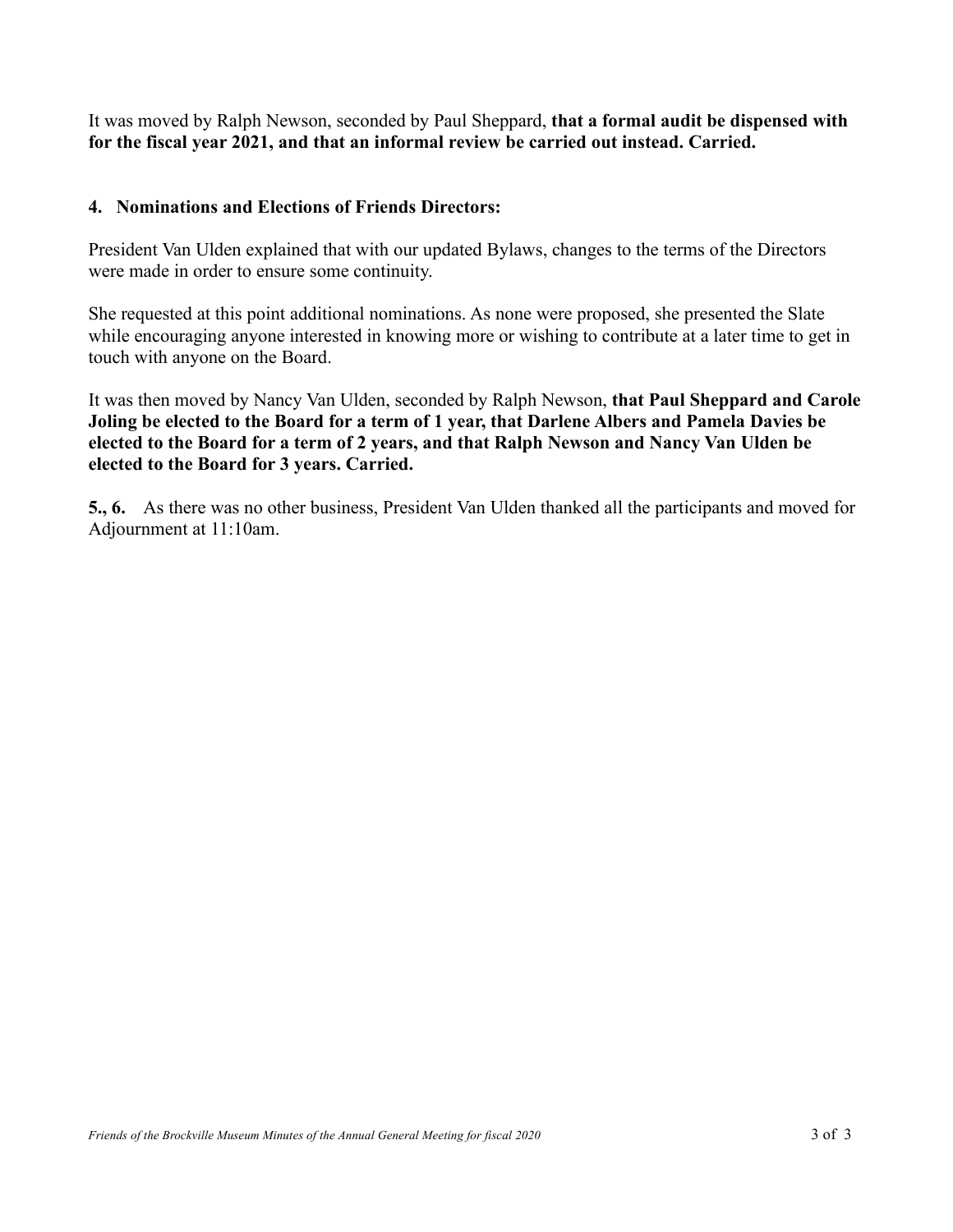# **Friends of the Brockville Museum**

Annual report for 1/10/2020-30/9/2021

March  $17<sup>th</sup>$ , 2022 7:30 p.m. ZOOM

- The Friends Board of Directors was able to formally meet 5 times during this time frame. A special meeting was also held to examine the Brockville Museum 2032 Feasibility Study.
- At these meetings some of the following items were discussed:

-welcome to Paul Naylor who replaced Haley Veronyak as the Museum Board of Management representative.

- the part-time Administrative Assistant job description which was reviewed and approved before the 2021 AGM and was ready for posting. But the lock-down happened and no further progress was been made with it. It has not been forgotten, only postponed.

- work was completed on a revised orientation package for in-coming Directors.

-a web page designed especially for the Friends as well as its own email address.

-changes were made to Members renewal forms and letter.

-a post office box for the Friends was set up in September 2021.

- reaching out to former members.

- The Board is now short of 2 members—Paul Sheppard who passed away in October 2021 and Pamela Davies who resigned just recently.
- The Board provided financial support for Museum events such as the 2032 Feasibility study.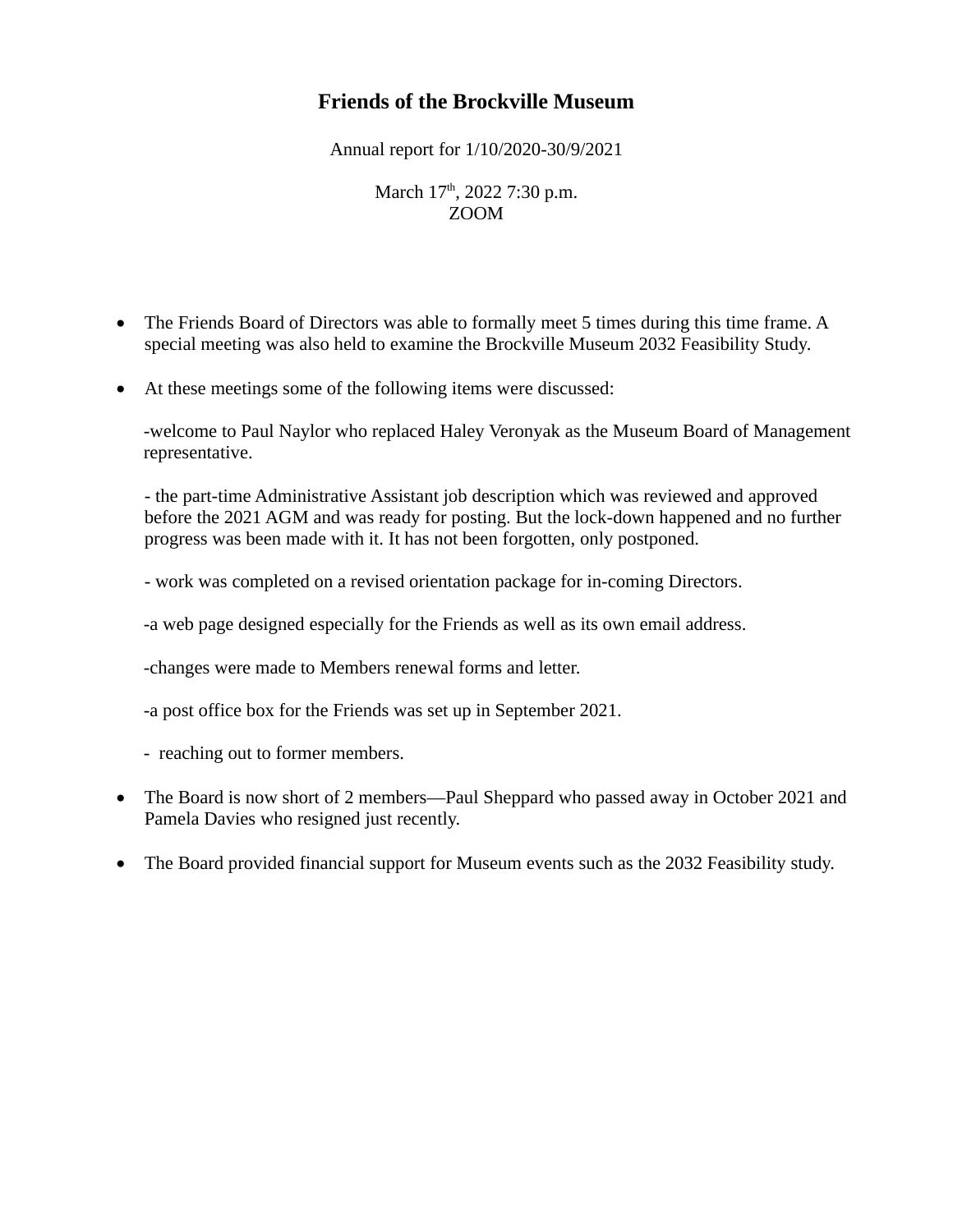#### FRIENDS OF THE BROCKVILLE MUSEUM TREASURER'S REPORT For the year ending September 30, 2021

The Statement of Income shows the income and expenditures for the year.

The major items of net income were:

- \$4,340.22 dividends from shares we hold.
- \$1,470.00 from sales of memberships.
- $\bullet$  \$31,610.00 from donations,
- $\bullet$  \$1,231.52 from our gift shop.

Operating expenses include:

\$539.75 in bank charges, office expenses, and an overview of the books.

The major items of support were:

- \$31,583.00 to the 2032 Project to fund half of the feasibility study, and some minor items.
- \$11,470.25 to renovations of the Carriage Hall, including the New York Cafe sign.
- \$4,604.32 for on-going and miscellaneous items for the Brockville Museum..
- \$1,470.00 to the Museum's operating account (see note 1 of the Statement of Income).

The net result is a loss of \$20,545.78 for the year. This compares with a surplus of \$13,612.51 for fiscal 2020.

The Statement of Operations and Assets shows the continuity from the previous year, and summarizes the cash position of the Friends. The total assets of the Friends are \$164,718.98 at fiscal year end, compared with \$144,239.48 last year. We are in a very healthy financial position.

Many people have contributed to the success of our operations. The entire fiscal year took place under COVID rules, and we were not able to carry out any of our usual fund-raising projects. However, many people have made donations to us, and we especially thank those people. Special thanks are due to Natalie Wood, who, along with her requests to the Friends to fund her projects, brought donors to finance the projects.

Respectfully submitted Ralph Newson, Treasurer February 20, 2022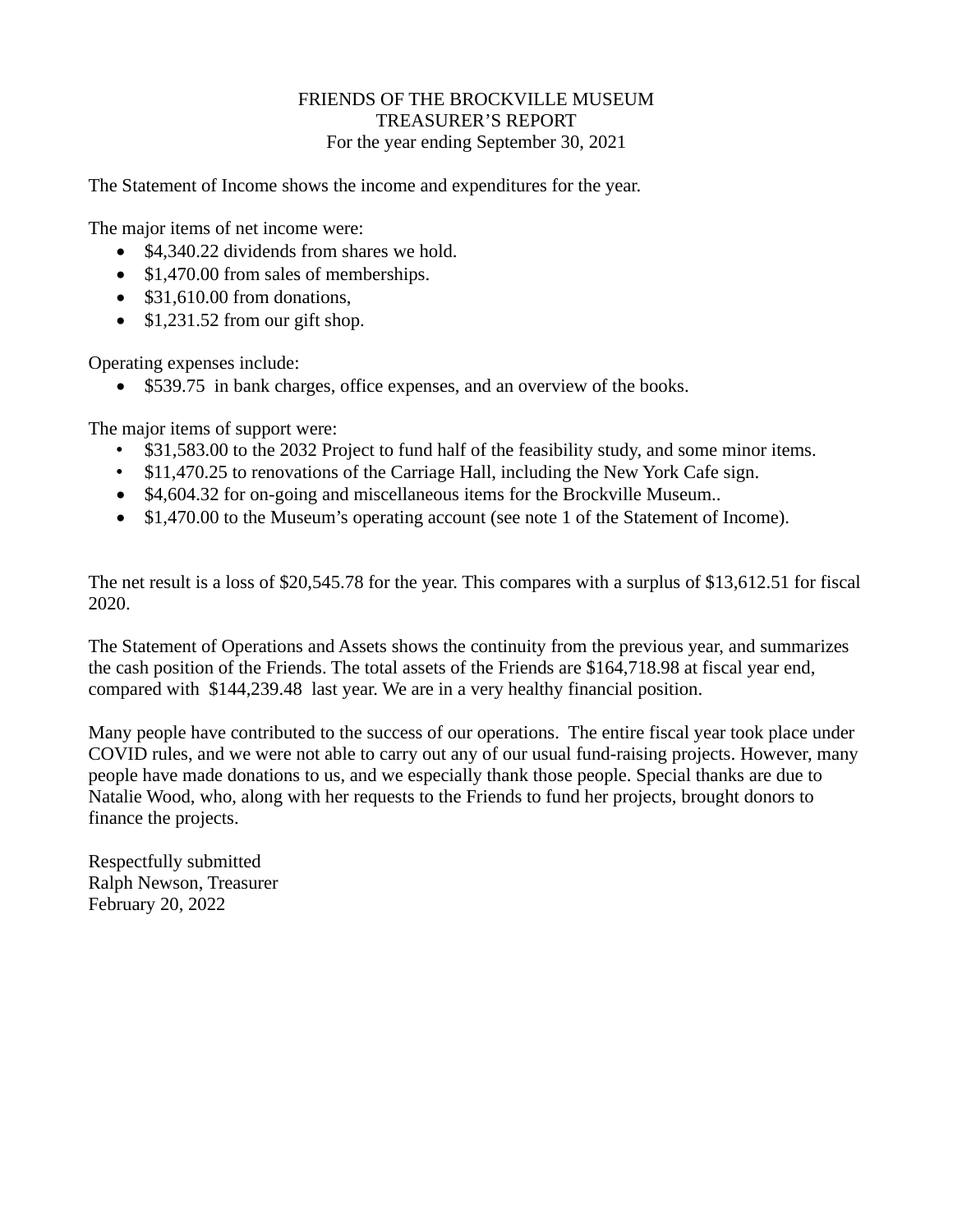Friends of the Brockville Museum Statement of Income for Fiscal 2021 Accrued to September 30, 2021

|                                 | <b>Support Fund</b> |                 |                 |  |
|---------------------------------|---------------------|-----------------|-----------------|--|
|                                 | <b>Income</b>       | <b>Expenses</b> | <b>Net</b>      |  |
| <b>Income/Expense Category</b>  |                     |                 |                 |  |
| Gift shop                       | \$1,984.00          | \$752.48        | \$1,231.52      |  |
| Donations                       | \$31,610.00         |                 | \$31,610.00     |  |
| Dividends                       | \$4,340.22]         |                 | \$4,340.22]     |  |
| Memberships<br>(1)              | \$1,470.00          |                 | \$1,470.00      |  |
| Office exp                      |                     | \$298.27        | $-$298.27$      |  |
| <b>Bank charges</b>             |                     | \$41.48         | $-$41.48$       |  |
| <b>Financial overview</b>       |                     | \$200.00        | $-$200.00$      |  |
| <b>Book sale</b>                | \$20.00             |                 | \$20.00         |  |
|                                 |                     |                 |                 |  |
|                                 |                     |                 |                 |  |
|                                 |                     |                 |                 |  |
| <b>Support Accounts</b>         |                     |                 |                 |  |
| BM Donation to op. Acc't<br>(1) |                     | \$1,470.00      | $-$1,470.00$    |  |
| <b>BM Misc.</b>                 |                     | \$4,604.32      | $-$4,604.32$    |  |
| <b>Painting Picnic</b>          |                     | \$6,525.91      | $-$ \$6,525.91  |  |
| 2032 Project                    |                     | \$31,583.00     | $-$ \$31,583.00 |  |
| <b>BM</b> advertising           |                     | \$425.00        | $-$ \$425.00    |  |
| <b>Carriage Hall</b>            |                     | \$11,470.25     | $-$11,470.25$   |  |
| Lindsay Art Exhibit             |                     | \$2,470.17      | $-$2,470.17$    |  |
| Mini-Muse project               |                     | \$129.12        | $-$129.12$      |  |
|                                 |                     |                 |                 |  |
| <b>Totals</b>                   | \$39,424.22         | \$59,970.00     | $-$20,545.78$   |  |

#### **Notes**

1. During the year, the Friends made donations to the Brockville Museum equal to the membership fees received, in fulfillment of an agreement made between the Friends and the City of Brockville with respect to the building of the Museum Annex.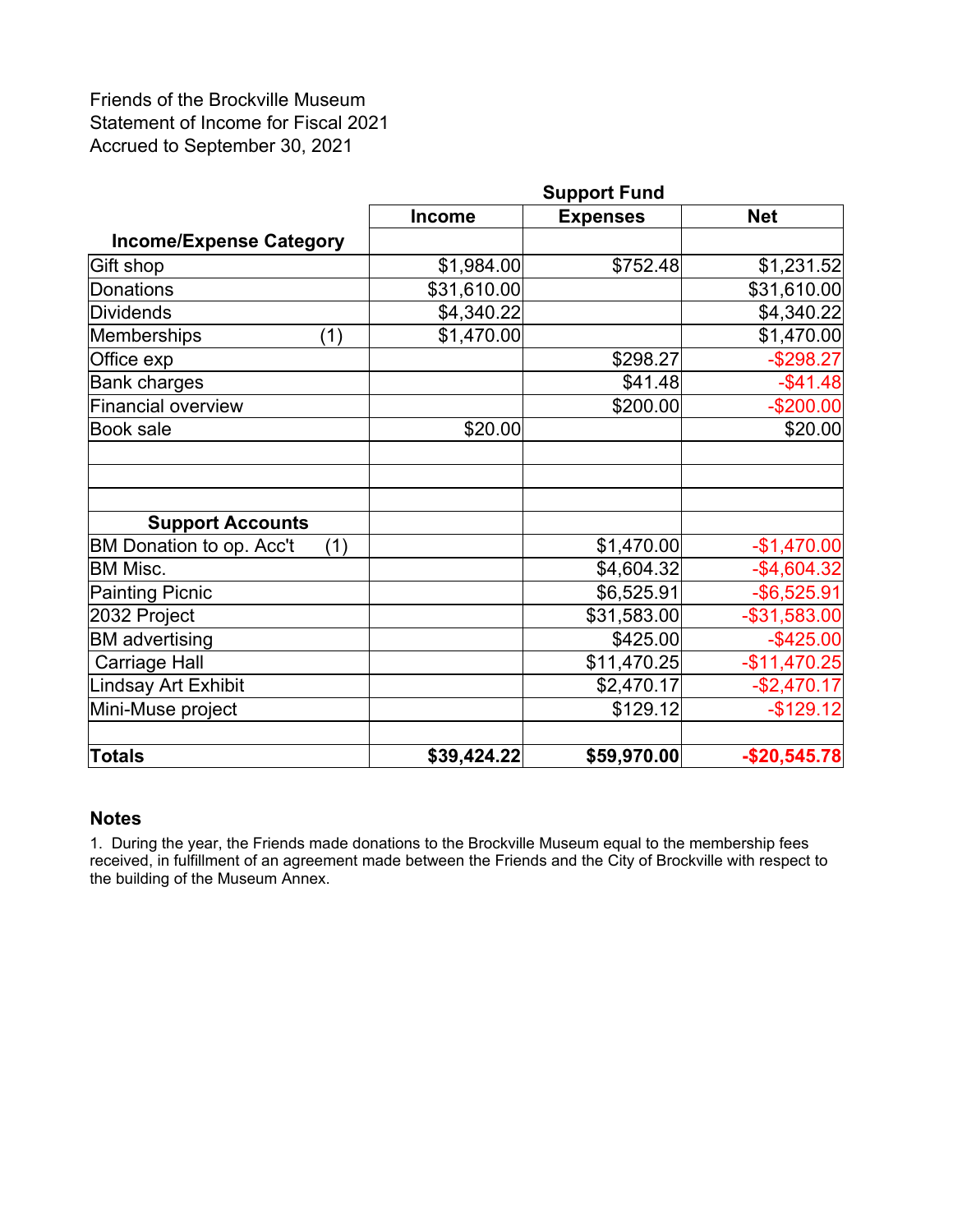Friends of the Brockville Museum Statement of Operations and Assets Accrued to the fiscal year ending Sept. 30, 2021

|                              | <b>Support Acc't</b>         | <b>Previous year</b>         |
|------------------------------|------------------------------|------------------------------|
| Opening balance Oct. 1, 2020 | \$57,499.04                  | \$43,886.53                  |
| Income<br><b>Expenses</b>    | \$39,424.22<br>$-$59,970.00$ | \$25,604.08<br>$-$11,991.57$ |
| Net Income per ledger        | $-$20,545.78$                | \$13,612.51                  |
|                              |                              |                              |

| Closing balance Sept. 30, 2021 | \$36,953.26 | \$57,499.04 |
|--------------------------------|-------------|-------------|
|                                |             |             |

# **Assets**

| <b>Bank account</b>       | \$36,953.26  |
|---------------------------|--------------|
| Share value at 2021-09-30 |              |
| 520 shares RY @ \$126.65  | \$65,858.00  |
| 460 shares BMO @ \$128.24 | \$58,990.40  |
| 46 shares BCE @ \$63.42   | \$2,917.32   |
| <b>Total assets</b>       | \$164,718.98 |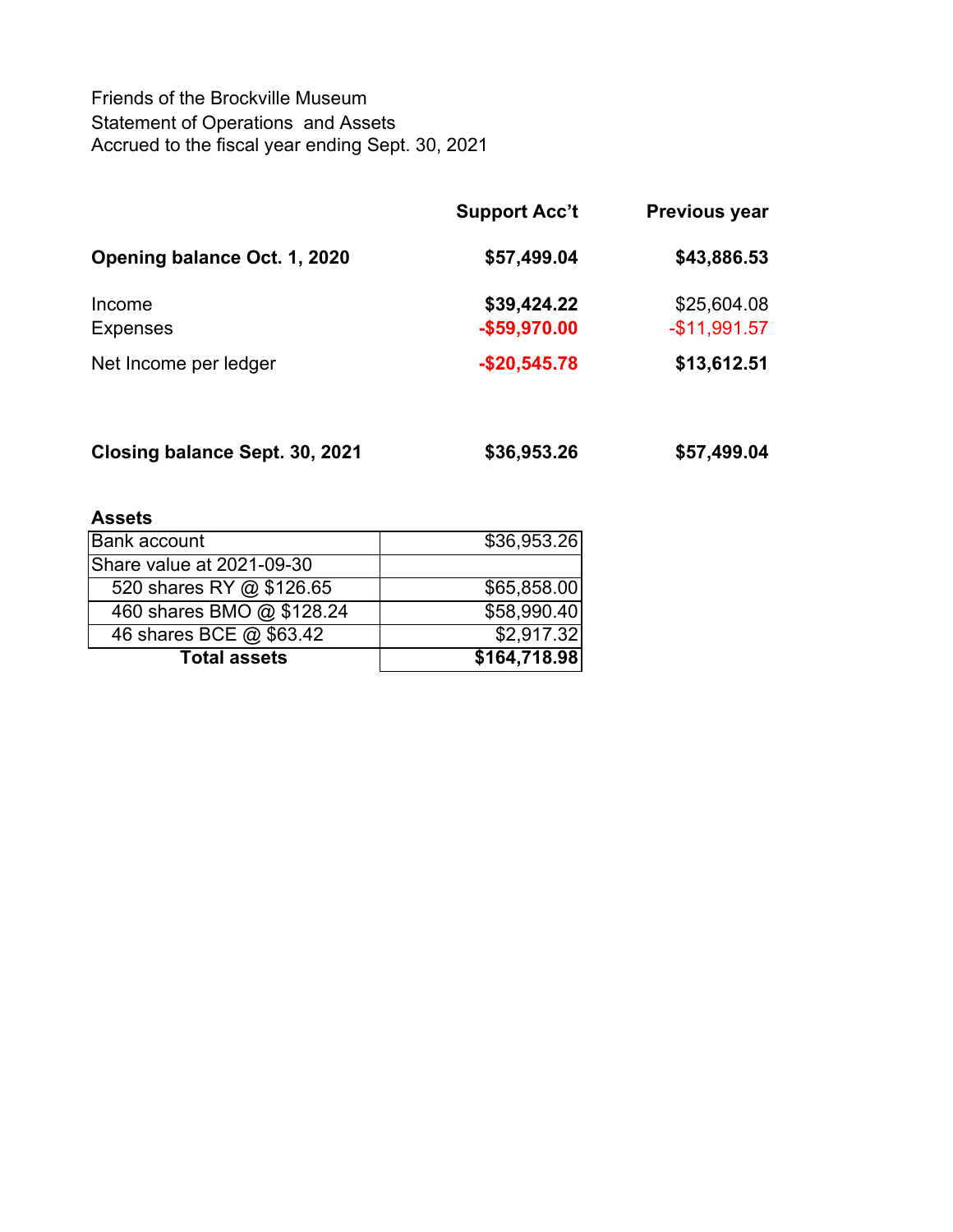# Brockville Museum Friends Board Slate of Directors and Resolutions to be passed Annual General Meeting March 17<sup>th</sup>, 2022

In the past few months there have been two changes to the slate of directors for the Friends Board. One is the recent passing of Paul Sheppard and the other is resignation of Pamela Davies. In By-Law #2, Article 5.0 Board of Directors states that:

5.1 "There shall be a maximum of eight (8) and a minimum of six (6) directors."

Currently the Directors are Carole Joling, whose one-year transitional term is at an end, Darlene Albers, whose two-year transitional term has a year to run, Nancy Van Ulden and Ralph Newson, both of whom were elected to a three-year term last year, and have two years to go on their terms.

The following name is being presented for re-election for a three year term:

Carole Joling

Friends AGM resolutions,

**1.** Moved by Nancy Van Ulden, seconded by \_\_\_\_\_\_\_\_\_\_\_\_\_\_\_\_\_, t**hat the Annual Report be** 

## **accepted as presented.**

**2.** Moved by Ralph Newson, seconded by \_\_\_\_\_\_\_\_\_\_\_\_\_\_\_\_\_\_\_, **that the reviewed financial** 

**statements for the year ended September 30. 2020 be accepted as presented.** 

- **3.** Moved by Ralph Newson, seconded by \_\_\_\_\_\_\_\_\_\_\_\_\_\_\_\_\_\_, **that a formal audit be dispensed** 
	- **with for the fiscal year 2021, and that an informal review be carried out instead.**
- **4. Moved by \_\_\_\_\_\_\_\_\_\_\_\_\_\_\_\_\_, seconded by \_\_\_\_\_\_\_\_\_\_\_\_\_\_\_\_\_\_\_ that Carol Joling be**

**elected to the Board for a term of 3 years.**

**5. Moved by \_\_\_\_\_\_\_\_\_\_\_\_\_\_\_\_\_, seconded by \_\_\_\_\_\_\_\_\_\_\_\_\_\_\_\_\_\_\_, that the actions of the** 

**Board during the 2020-21 fiscal year be approved.**